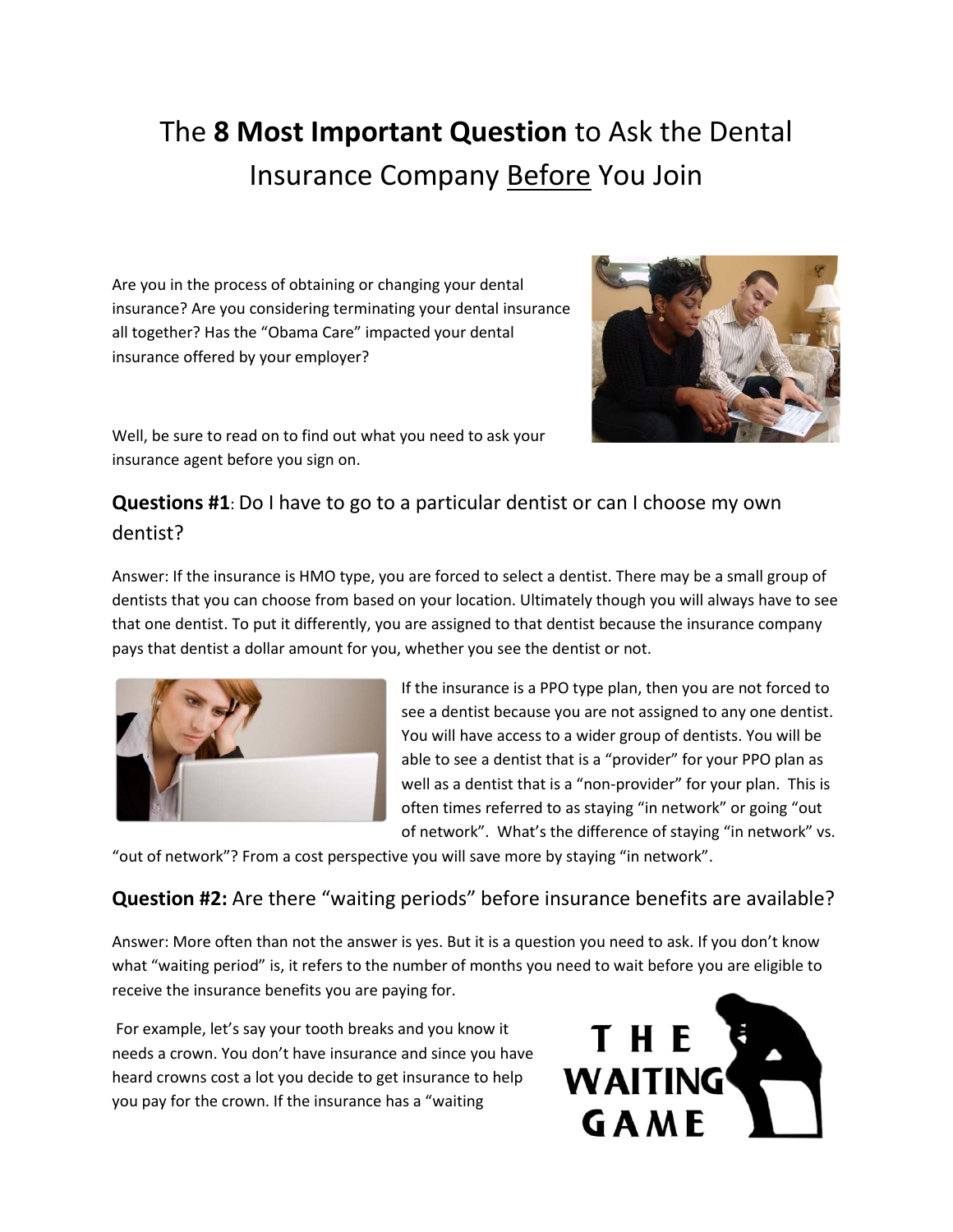period" of 12 months for crowns, then you won't have insurance benefits for the crown for one full year. You can still have the tooth repaired but the insurance company pays the dentist zero dollars, meaning you will pay for the full cost of the crown, plus your monthly premiums to the dental insurance for one year.

## **Question #3:** What are the coverage percentages for the different categories of dental services?



Answer: In dentistry, for insurance purposes, any dental service provided falls into one of 3 categories. These are typically called: Preventative, Basic and Major. A usual dental check up and teeth cleaning is considered a "preventative" service. A dental filling or periodontal treatment is typically considered a "basic" service. Root canals, crowns or extractions are sometimes considered "major" treatment and other times "basic". The significance is that the insurance pays for these 3 categories at different percentages.

Typically "preventative" services are covered 80-100%. "Basic" services are about 60-80%. "Major" services are paid at 60% or lower rate. So when it comes to deciding between 2 insurance plans that on surface advertise the same coverage but at different rates, you should look at their coverage percentages. Some insurances pay next to nothing for Major services. Other insurances place ridiculous restrictions on how your benefits are applicable. These will impact on how much you will ultimately be paying out of your pocket.

**Question #4:** What are the coverage percentages for the different categories of dental services if going out of network?

Answer: Most insurance companies talk about their reimbursement rates for their contracted "providers". So when they tell you Preventative services are covered 100% that only applies if you stay in network. But when you go out of network, they will reduce the percentage of reimbursement to 80% or less. They will even apply the annual deductible at this time as well. Why would they do this? Because the insurance company wants



to make you stay in network. This way they will pay less for your treatment therefore saving more of your premiums for their profit. It's their greed, pure and simple. Even though you are still paying the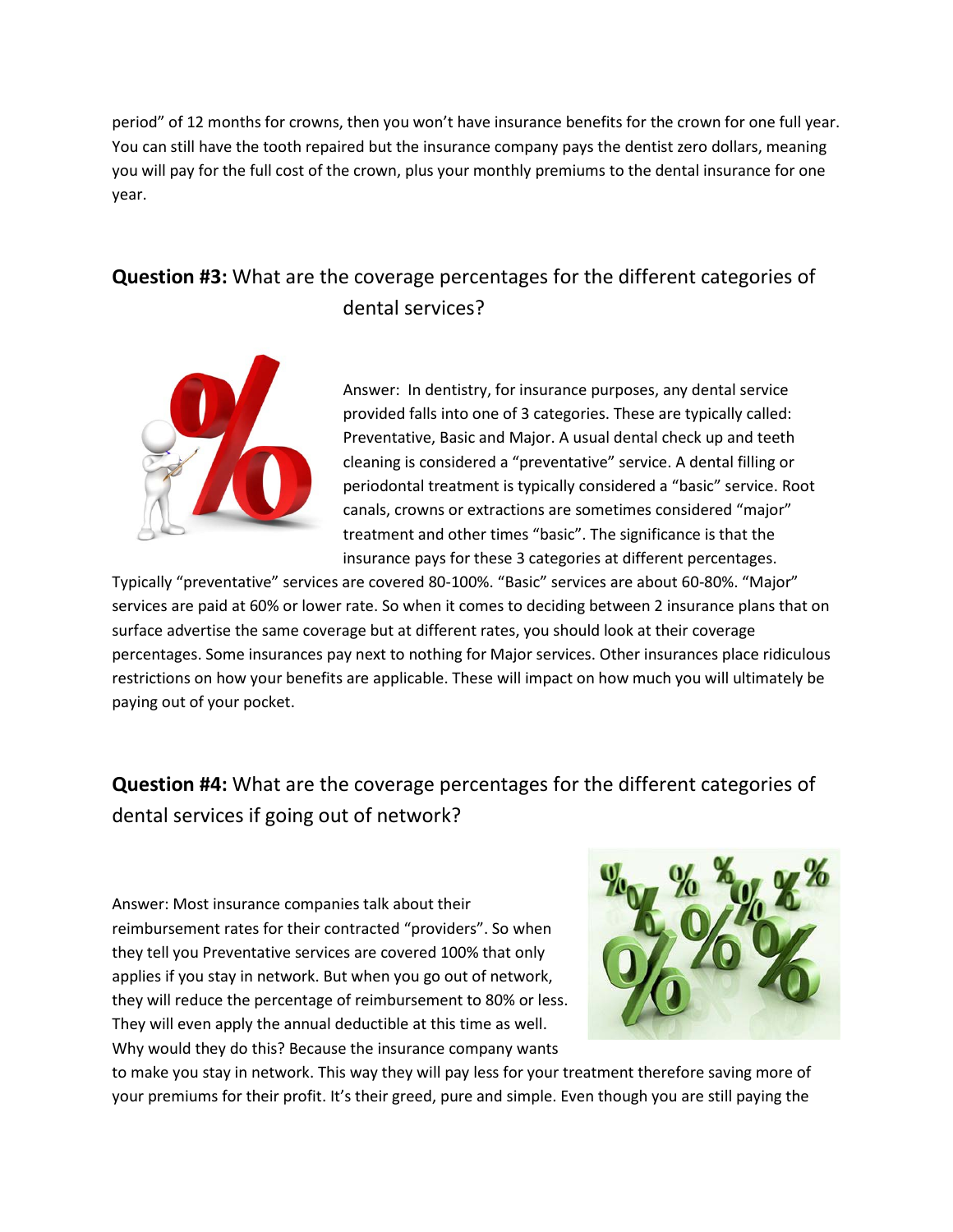same premiums to the insurance company, and you know that you will pay more for your treatment out of your own pocket, the insurance company dings you even more by paying at a lesser percentage.

While this has been going on for many years, recently the insurance companies have gotten even greedier. They have started not covering the treatment if you were to go out of network. For instance, they will pay partially for you to be seen for diagnostic services outside of the network. But if you then wanted to have the dentist that is out of network actually perform the recommended treatment, say a crown, for you, there are no benefits! Not very fair to the consumer (e.g. you) or to the dentist.





Answer: Let's say you have lost a tooth several years ago, or even recently. The point is you are missing a tooth. You then get dental insurance. Some insurance companies consider that you have no benefits allowed for that tooth since it was already missing when you got the insurance. If you don't know this and then decide to get a replacement tooth like an implant or a bridge, the insurance company will not pay for that service. This means that you'll pay for the treatment all out of your pocket. Again, not very nice.

**Question #6:** What are the "Exclusions" and "Special Conditions" of the policy?

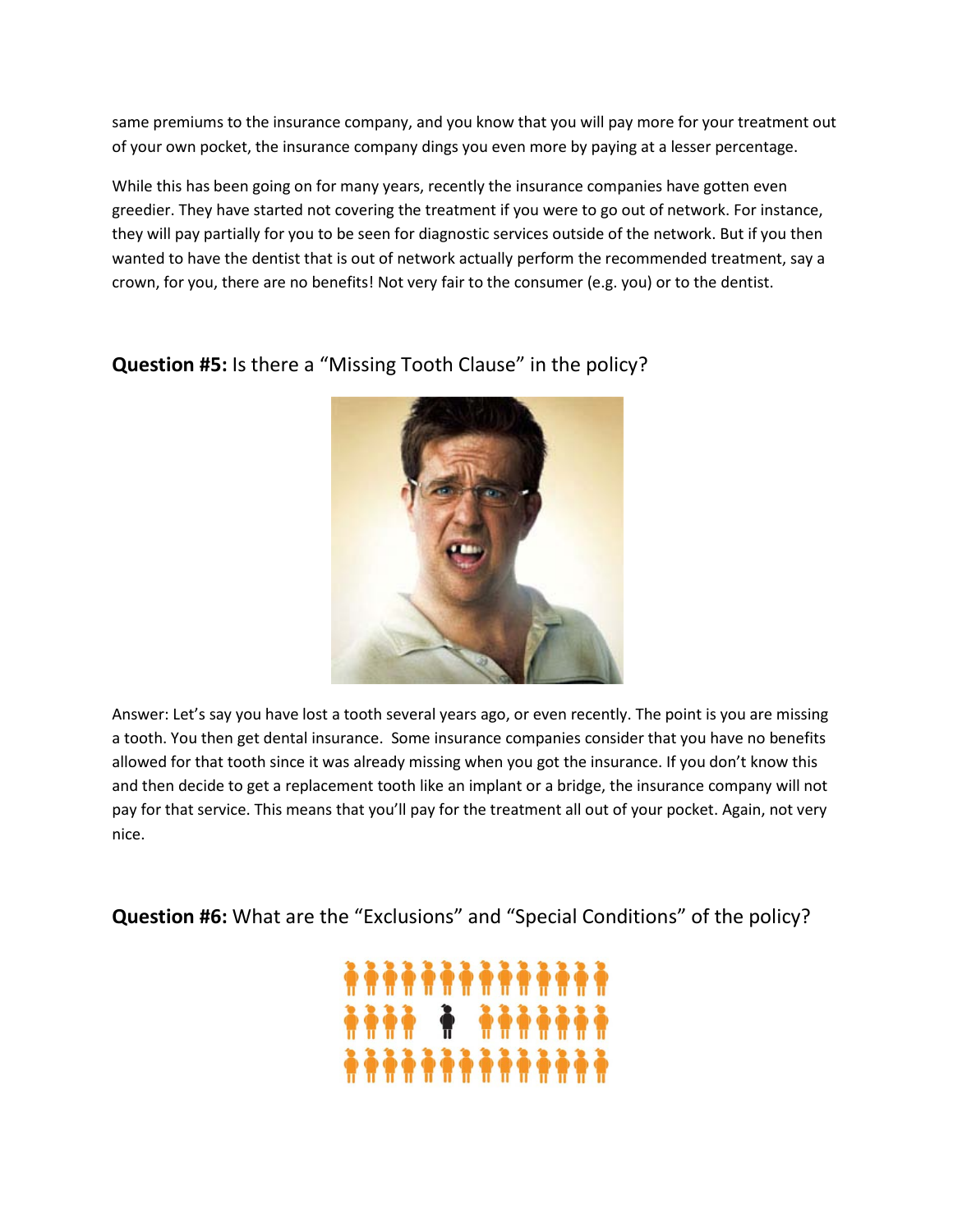Answer: This varies greatly between insurances companies and even policies within the same company. For example an insurance company may not pay for a white filling on a back tooth, or they may pay for it at a reduced rate, leaving you with a bigger bill to foot.

Some insurance companies will not pay for a porcelain crown for a molar. They may instead pay for a metallic crown. Essentially they are forcing you into either paying for everything on your own or accepting the lousy choice they offer.



Some insurance companies are even getting sneaky about these exclusions. For example, for many years when you have needed a specialized form of gum therapy called "deep cleaning", it was spread out over 2 or more dental visits. So this is essentially the way things have been done for many years and some would consider it the norm. Some insurance companies are now only paying for this service if it is all performed on the same date. You

can see how this "sneaky" exclusion can cost you several hundred dollars out of your pocket.

Some plans place an "Age" restriction on a service. For example, let's take Orthodontic benefits. These are separate from the dental benefits we had discussed earlier. If your insurance company is offering

you this benefit, ask about age or other restrictions. If you are over 40 and considering braces and your insurance told you that you have Orthodontic benefits only to find out that there is an age limit for this service. Essentially you have been sold a benefit which you can never use. Rather useless most would agree.



Some insurances exclude "Implant" benefits. So even though you may have say \$1500 annual dental benefits that you haven't touched, if you end up losing a tooth and needing a dental implant

they would not cover it! And even if they offer implant benefits, they have placed a lifetime limit on it which is equivalent to about one dental implant. So even though the baby boomers on average have 3 or more teeth missing, their insurance has dictated that all they need is one implant! Wonder when they will start placing a limit for fillings, like after so many fillings you have to have the tooth extracted!

## **Question #7**: What is their policy for replacement of old and worn out or defective fillings and crowns?

Answer: This is commonly referred to as "Prosthetic Replacement Coverage". A dental crown is considered a prosthesis. Most insurance companies offer replacement coverage of 5 years on crowns and 2 years for fillings.



Meaning that if your crown needed replacement after 4 years for some reason, they would not cover it since it is less than their 5-year limit. By the way, there is no telling as to how these numbers were determined. While we are all unique and special in our own way, we do fit some general norms (like out height) while we may not fit others so easily (like shoe size for someone who is a certain height). The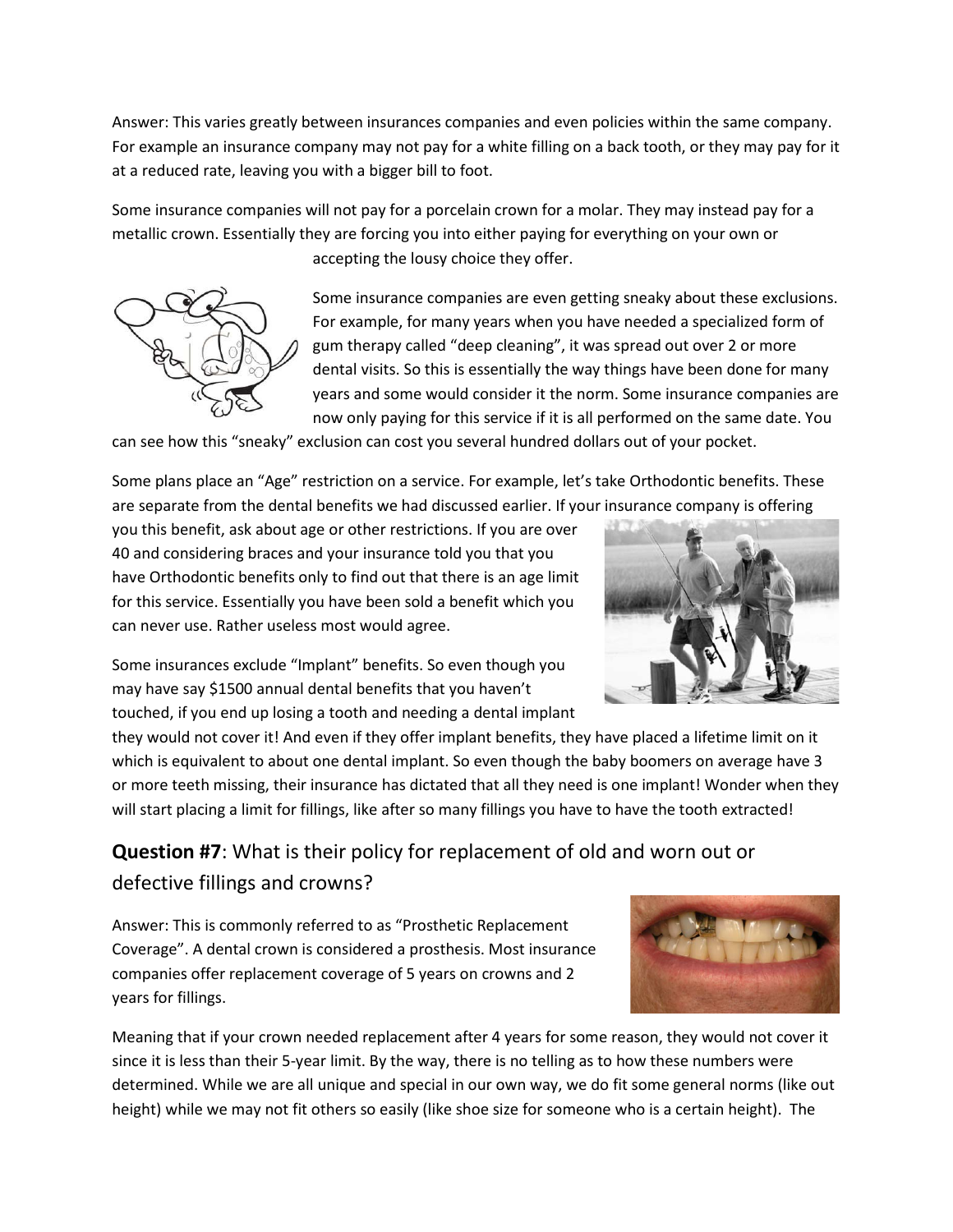point here is that for everything most people fall in the norm, but there are those who do not. However, insurance companies have decided that all people fit one mold and that we all treat our teeth the same. Not very realistic as you can see, but that is insurance for you.

While it hasn't happened yet, it may not be long before they start increasing these arbitrary times or even denying coverage for replacements all together.

#### **Question #8**: What are the annual benefits? Is this policy really worth it?

Answer: This comes down to pitting the benefits the insurance (allegedly) offers vs. the monthly premiums they (certainly) want to collect plus their annual deductible (that you pay). Look at current customer reviews of that insurance company by doing a simple google search. Look up the rating of the insurance company. Consider their exclusions or limitations and waiting periods for the policy you are considering. Is it a HMO or PPO insurance? This last question is a biggie because it will determine the quality of care you will receive. If you don't mind waiting countless hours in the "waiting room" of the dentist, only to be treated by an under-trained and over-utilized dental assistant doing what the dentist tells him/her to do, all the while being up-sold on treatment that is "not covered by your insurance", then the HMO is the way to go. Certainly we do not recommend this option for anyone.

Figuring out if dental insurance is worth it is a time consuming task that is daunting to most people. So we have made it easy for you and looked at and analyzed a number of different scenarios to see if dental insurance is worth it. And the bottom line is this: having dental insurance offers nothing more than the proverbial "peace of mind". For dental insurance to be consumer friendly (meaning benefiting the person insured) the annual benefits would have to be higher than \$5000. On average most dental insurances now-a-days have annual benefits in the range of \$1500-\$2000. In our analysis, if the insurance premiums were paid for the employee by the employer (without taking it out of the employee's paycheck) then this would be good for the employee. However, in most cases what the employer pays for the dental insurance for each employee gets deducted from their paycheck.

#### **Bottom Line:**



The truth when it comes to dental insurance is that there are very few plans worth having.

When you add up your monthly premiums to your out-of-pocket expenses when visiting the dentist, you are actually paying more overall. It is more cost effective just to pay for dental services you receive when you see the dentist. Most dentist generally appreciate having patients pay for the services directly. They will typically offer you a cash discount which saves you even

more. Some dentists even offer their own insurance catered to fit the dental needs of their clients. Talk to your dentist directly to see what discounts are offered to those with no dental insurance.

When it comes to insurance, especially dental insurance, you cannot win (unless you are a shareholder or a top level exec of the insurance company). They place silly restrictions on what you can and cannot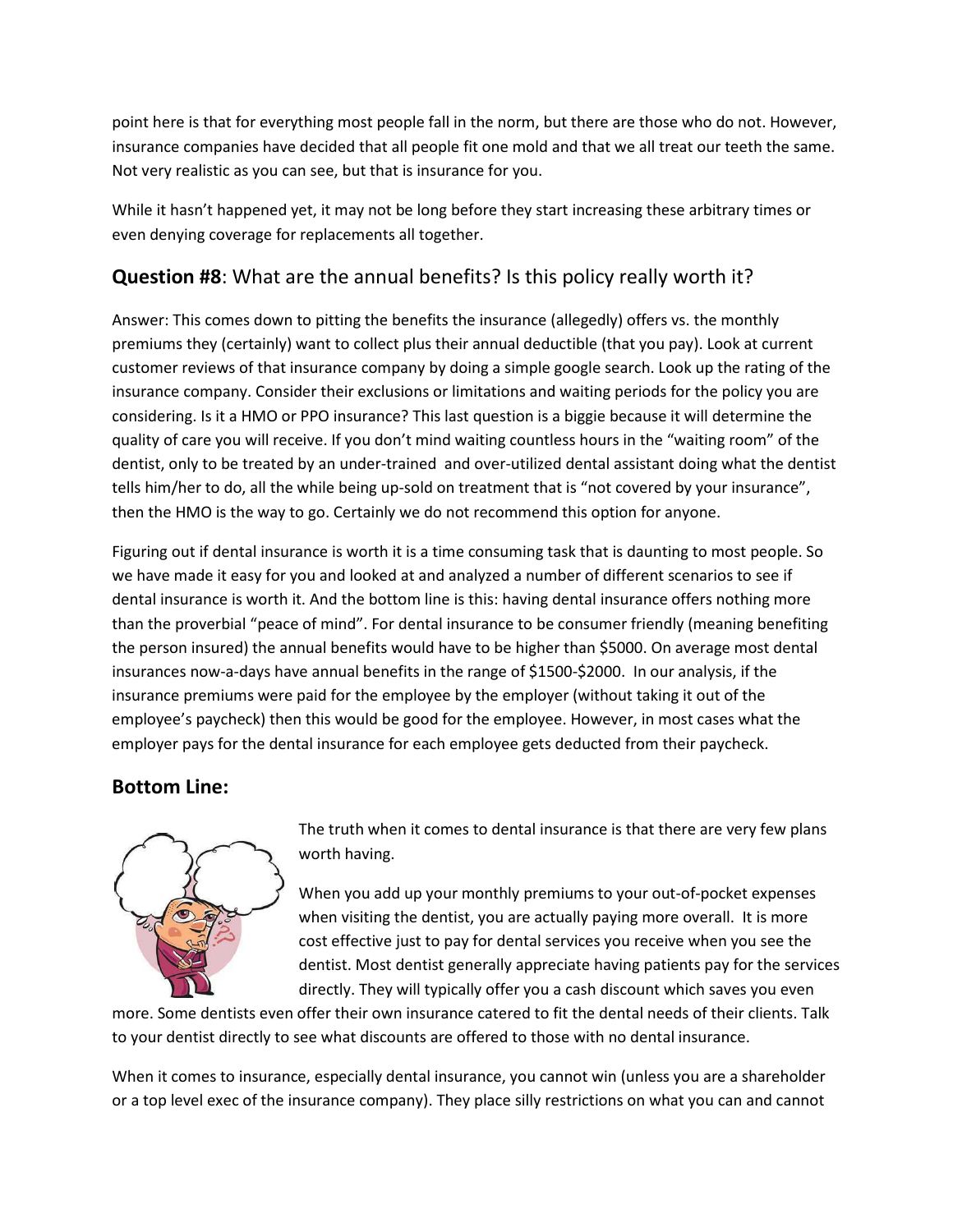have done, tying the dentist's hands to offer you very limited choices. They continually keep increasing the premiums citing rising cost of living and the rising cost of healthcare. However, the only thing that actually rises is their profit. If they were actually increasing the premiums to cover the rising cost of healthcare, wouldn't your annual benefits also increase? The list of exclusions also keeps getting longer, meaning they will deny more of your care. They force you to go to a dentist they want you to go to without admitting to it. Even when it comes to paying the dentist for the services that you need, they play games by saying that the service provided was not necessary. Sometimes they "lose" a claim without any explanation. This way they get to keep your premiums in their stock portfolio for another 30 to 60 days collecting more interest.

Armed with this knowledge you are better prepared to compare and contrast different dental insurance plans to see if they offer a good product for you. Use the handy table on the next page to take notes on each insurance plan you are considering and then consider them objectively and side-by-side.

At the end you get to see if it actually pays to buy that insurance plan.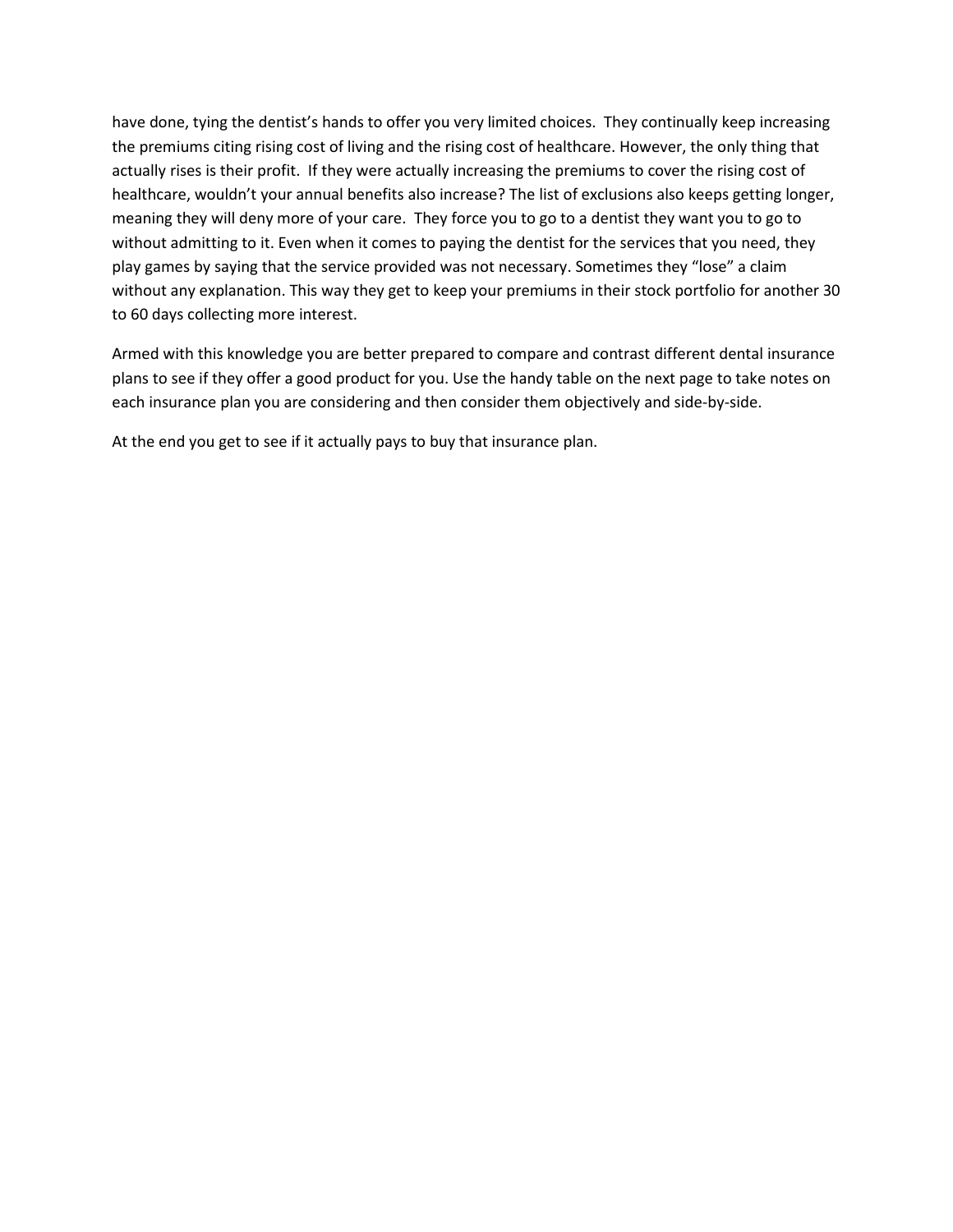| <b>Insurance Name</b>                            |  |
|--------------------------------------------------|--|
|                                                  |  |
| HMO/PPO                                          |  |
| (HMO = cheap premiums, low quality, poor         |  |
| service, poor care.                              |  |
| PPO = higher premiums, better quality,           |  |
| better service, meets and exceeds standard       |  |
| of care)                                         |  |
| <b>Annual Benefits</b>                           |  |
| (This is what the insurance company is selling   |  |
| you in benefits yearly, whether you use it       |  |
| not)                                             |  |
| <b>Monthly Premiums</b>                          |  |
| (Calculate the following                         |  |
| annual premiums =                                |  |
| 12 x monthly premiums)                           |  |
| This is what you pay to the insurance            |  |
| company yearly in premiums alone.                |  |
| <b>Annual Deductibles</b>                        |  |
| This is what you pay to the insurance            |  |
| company on top of the monthly premiums           |  |
| when you actually need a service like a filling. |  |
| What you are getting =                           |  |
| <b>Annual Benefits</b>                           |  |
| Annual premiums                                  |  |
| Deductible                                       |  |
| $= +/-$                                          |  |
| Obviously you want a positive number             |  |
| here meaning your benefits are more              |  |
| than your premiums.                              |  |
| <b>Waiting Periods?</b>                          |  |
| If yes how long?                                 |  |
| <b>Coverage Percentages %</b>                    |  |
| -Preventative                                    |  |
| -Basic                                           |  |
| -Major                                           |  |
| -Is it the same for "in network" vs "out of      |  |
| network" providers                               |  |
| Services considered Preventative                 |  |
|                                                  |  |
| Services considered Basic                        |  |
|                                                  |  |
|                                                  |  |
| Services considered Major                        |  |
|                                                  |  |
| Missing Tooth Clause?                            |  |
| If yes, what is it?                              |  |
|                                                  |  |
|                                                  |  |
| Prosthetic Replacement                           |  |
| Frequency?                                       |  |
| If yes, how often for                            |  |
| -for crowns                                      |  |
| -for fillings                                    |  |
| Implant coverage?                                |  |